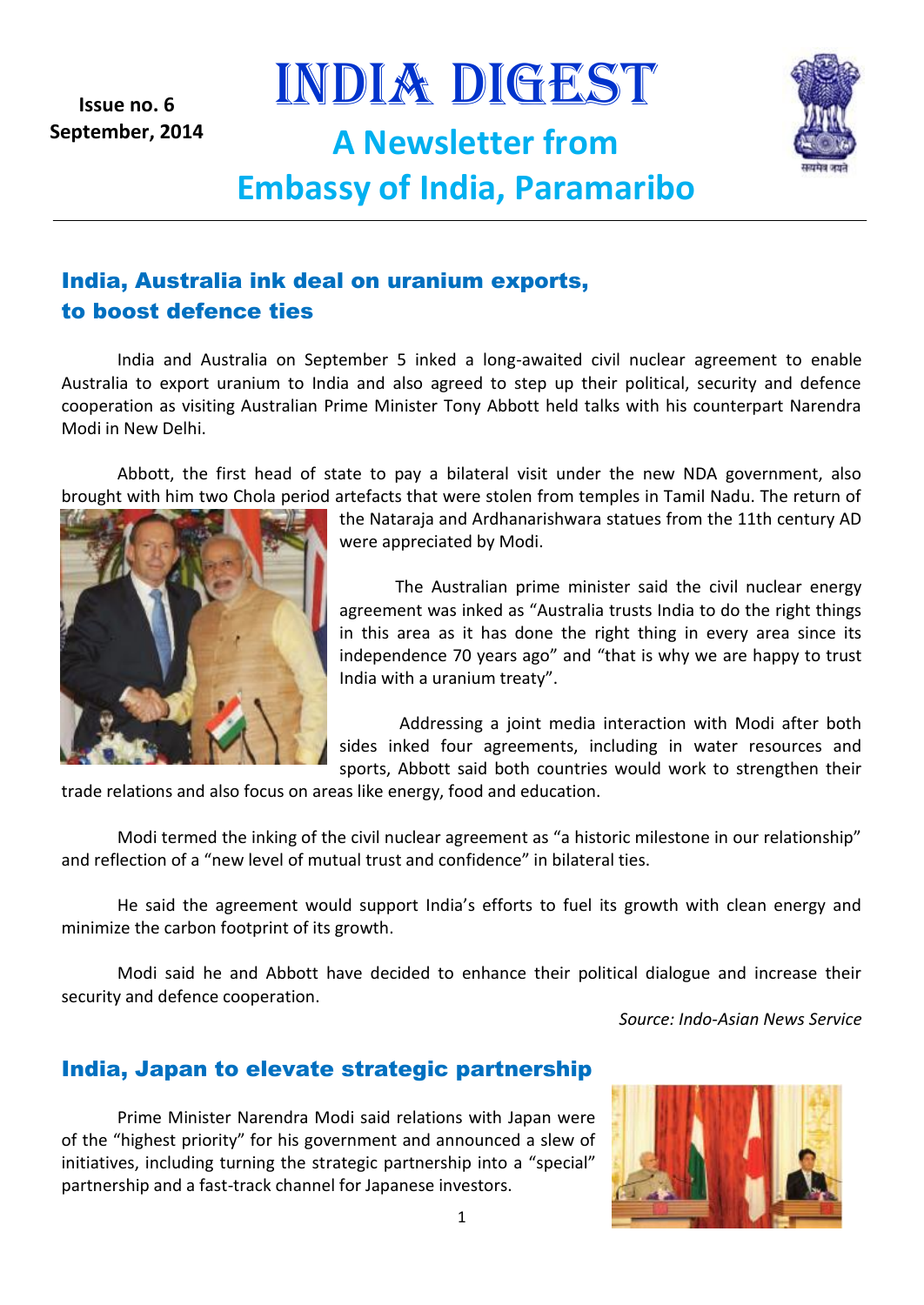2

He said the two countries have decided to expand cooperation in advanced technology, science and technology, people to people exchanges, educational exchanges, non-proliferation, UN reforms, space security, cyber security and in regional forums of the region such as East Asia Summit.

Modi said India and Japan were the two oldest democracies in Asia and among its three biggest economies.

#### India Inc lauds Modi's Japan visit

India Inc applauded Prime Minister Narendra Modi's Japan tour, from where he has announced major initiatives like turning the bilateral strategic partnership into a "special" partnership and a fasttrack channel for Japanese investors.

Currently, around 1,000 Japanese companies are operating in India in

nearly 70 infrastructure projects, among which is the Delhi-Mumbai Industrial Corridor where Japan has so far invested \$4.5 billion. *Source: Indo-Asian News Service*

# PM's Japan visit may push bilateral trade to \$50 bn by FY20: PHD Chamber

Prime Minister Narendra Modi's visit to Japan will induce Japanese companies to invest more in India, and bilateral trade is likely to swell to \$50 billion by 2019-2020, PHD Chamber of Commerce said.

The industry body has projected that the bilateral trade between India and Japan is poised to accelerate to \$50 billion by 2019-

2020, with Modi and Japanese Prime Minister Shinzo Abe working to further cement ties.

# Taiwanese autopart manufacturers keen to invest in India

India may not have diplomatic ties with Taiwan, but Taiwanese automobile parts' manufacturers have shown interest in investing in India for making the country a hub for the sector to meet domestic and export demand.

"We are interested in setting up joint ventures (JVs) for manufacturing automobile parts and other accessories like plastics, rubber, machinery and tools which are used in the industry."



 *Source: Indo-Asian News Service*



*Source: Press Trust of India*

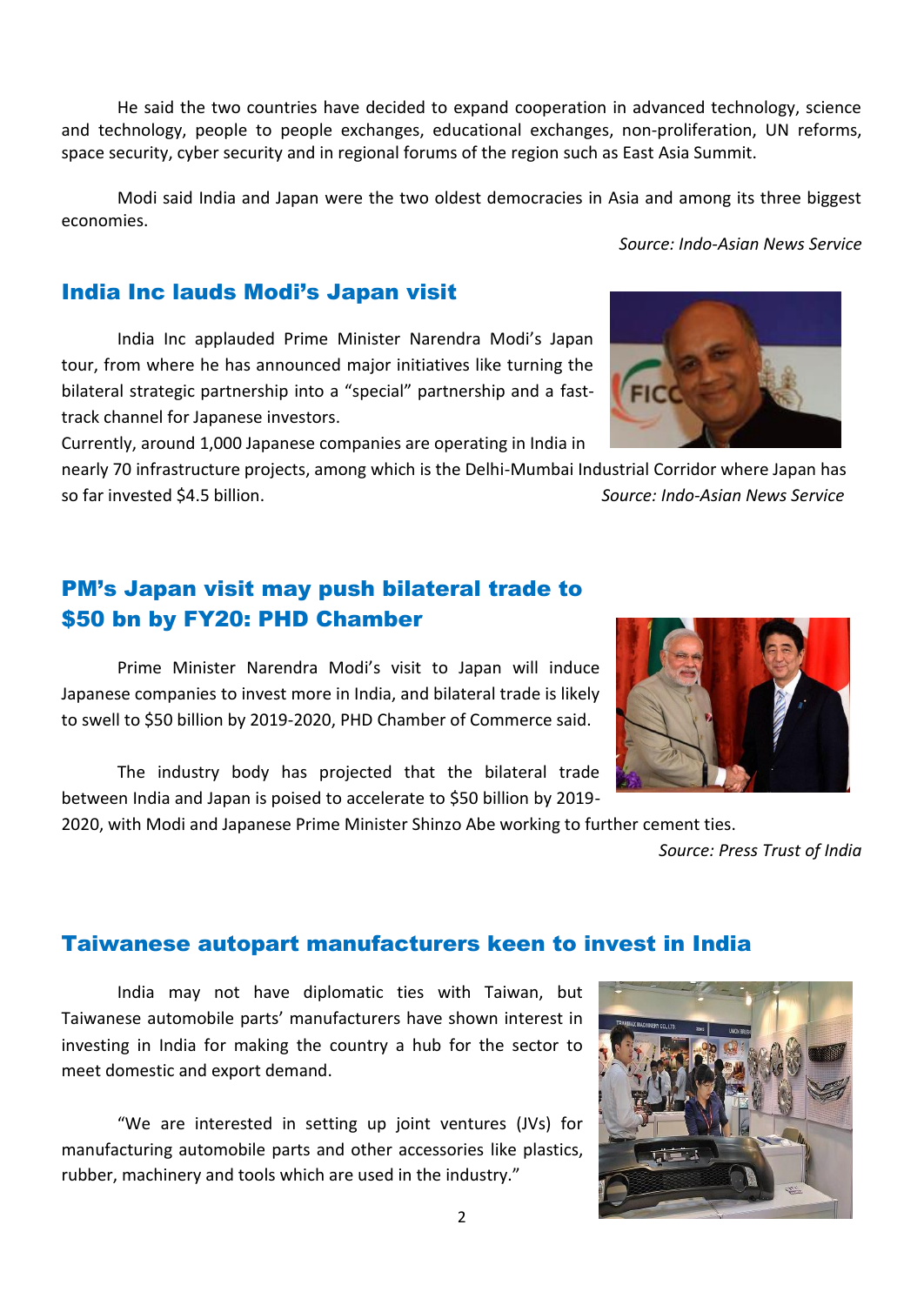The interest shown by Taiwan-based manufacturers can be gauged from the fact that the Indian automobile market is expected to become the world's third largest by 2020, according to estimates by J.D. Power and Ernst & Young. According to these estimates, quoted in the National Electric Mobility Mission Plan 2020, India's share of the global passenger vehicle market will jump from four percent in 2010-11 to eight in 2020.

 *Source: Indo-Asian News Service*

# Fish and fish products export grew 3-fold in 5 years

Buoyed by the introduction of an exotic shrimp variety, the volume of fish and fish product exports grew more than three-fold in the five-year period between 2009- 10 and 2013-14.

India is currently the second largest producer of fish. It is also world No.2 in aquaculture production as well as in inland capture fisheries.

The fisheries sector is a source of livelihood for over 14.49 million people engaged fully, partially or in subsidiary activities related to the sector. Besides, an equal population is engaged in ancillary activities in fisheries and aquaculture.

*Source: Indo-Asian News Service*

# Nepal, India sign Power Trade Agreement

Nepal and India signed a landmark Power Trade Agreement (PTA) in New Delhi, which is expected to boost the energy ties between the two energy-starved nations.

The two-day meeting ended here on a positive note with the energy secretaries from both countries signing the agreement, an official source told IANS.

#### India to be third largest steel maker by next year

India would become the third largest steel maker, with an installed capacity exceeding 110 million tonnes per annum (mtpa) by next year when the ongoing expansion projects of SAIL and some private steel makers come on stream. This is in line with the Narendra Modi-led NDA government's target of achieving steel-making capacity of 300 mtpa to make India the second largest producer of steel in the world by 2025, overtaking US, Japan and European Union.

*Source: The Times of India*





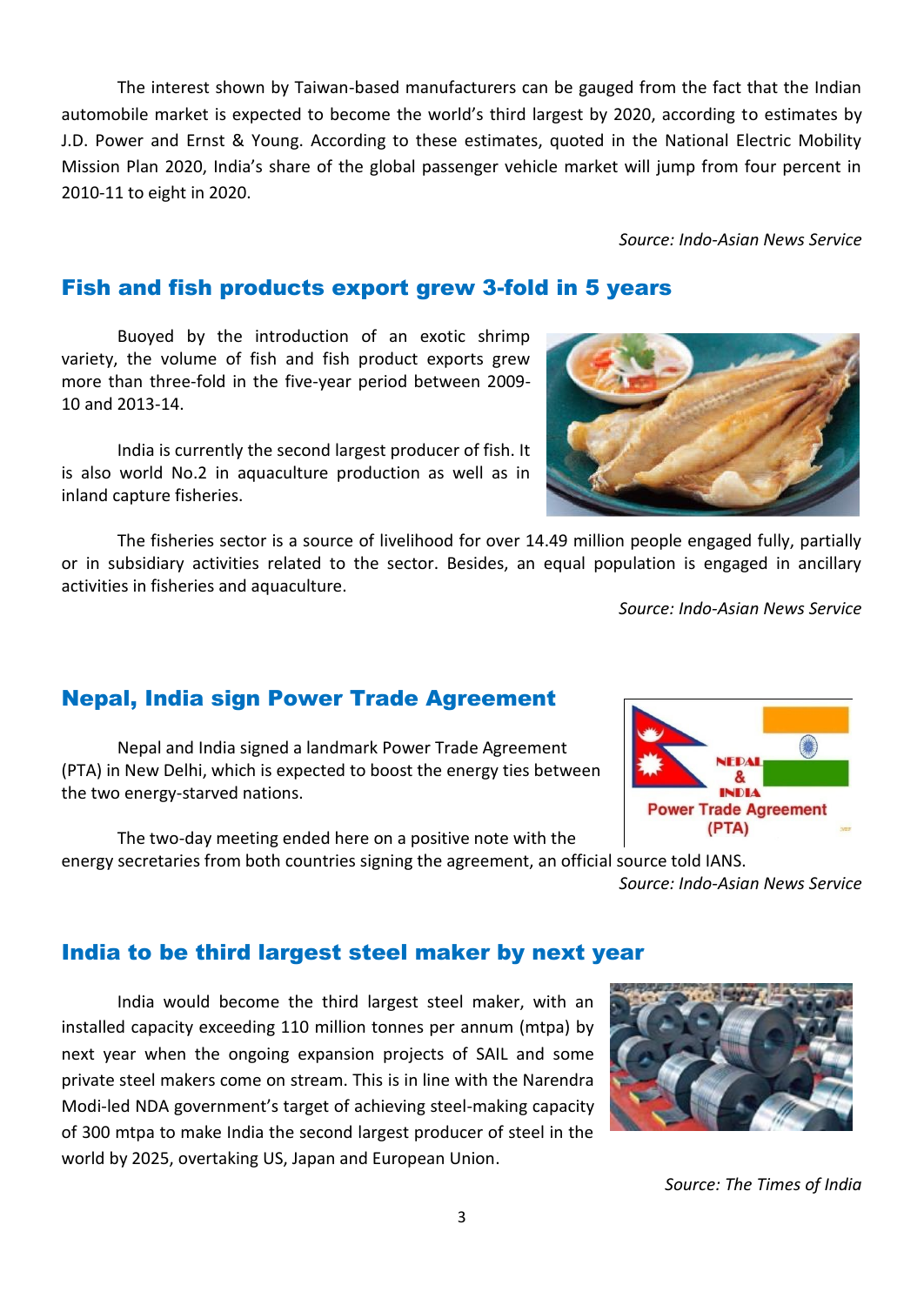#### 4

Net FDI inflows on track to top \$30 bn this fiscal: Nomura

Foreign direct investment inflows to India are expected to gain further momentum and net FDI inflows to the country could cross \$30 billion mark this fiscal year driven by improved investor sentiment, a Nomura report says.

According to the Japanese brokerage firm, net FDI inflows is on track to top \$30 billion and this would reduce India's external sector vulnerability .

Net FDI into India rose sharply to \$11.5 billion in the first four months of FY15 (April-July) from \$8.4 billion over the same period in FY14, the report said.

*Source: Business Standard*

#### Cabinet approves financial support for project exports

The Union Cabinet approved financial support to the National Export Insurance Account (NEIA) for overseas project exports by increasing the authorised corpus of the NEIA Trust to Rs.4,000 crore with the risk underwriting capacity up to 20 times the actual corpus.

The cabinet meeting was chaired by Prime Minister Narendra Modi.

An official release said the proposal will increase the capacity of the NEIA Trust to underwrite more large size projects "in difficult countries with reasonably significant Indian content".

It also said "project exports" would lead to sustained export earning income and help in creation of jobs for foreign exchange earnings.

"Budgetary support to NEIA has been Rs.956 crore. This will be augmented through further budget support," the release said.

The NEIA was set up in 2006 as a public trust by the commerce and industry ministry to promote project exports from India.

The NEIA also supports project exports which have long credit period for repayment and which are beyond the underwriting capacity of the Export Credit Guarantee Corporation (ECGC).

Project Exports, in essence, connotes setting up of projects overseas as construction and/or engineering projects.

It also involves the export of engineering consultancy or other engineering services/goods complement as desired by the project owner.

*Source: Indo-Asian News Service*



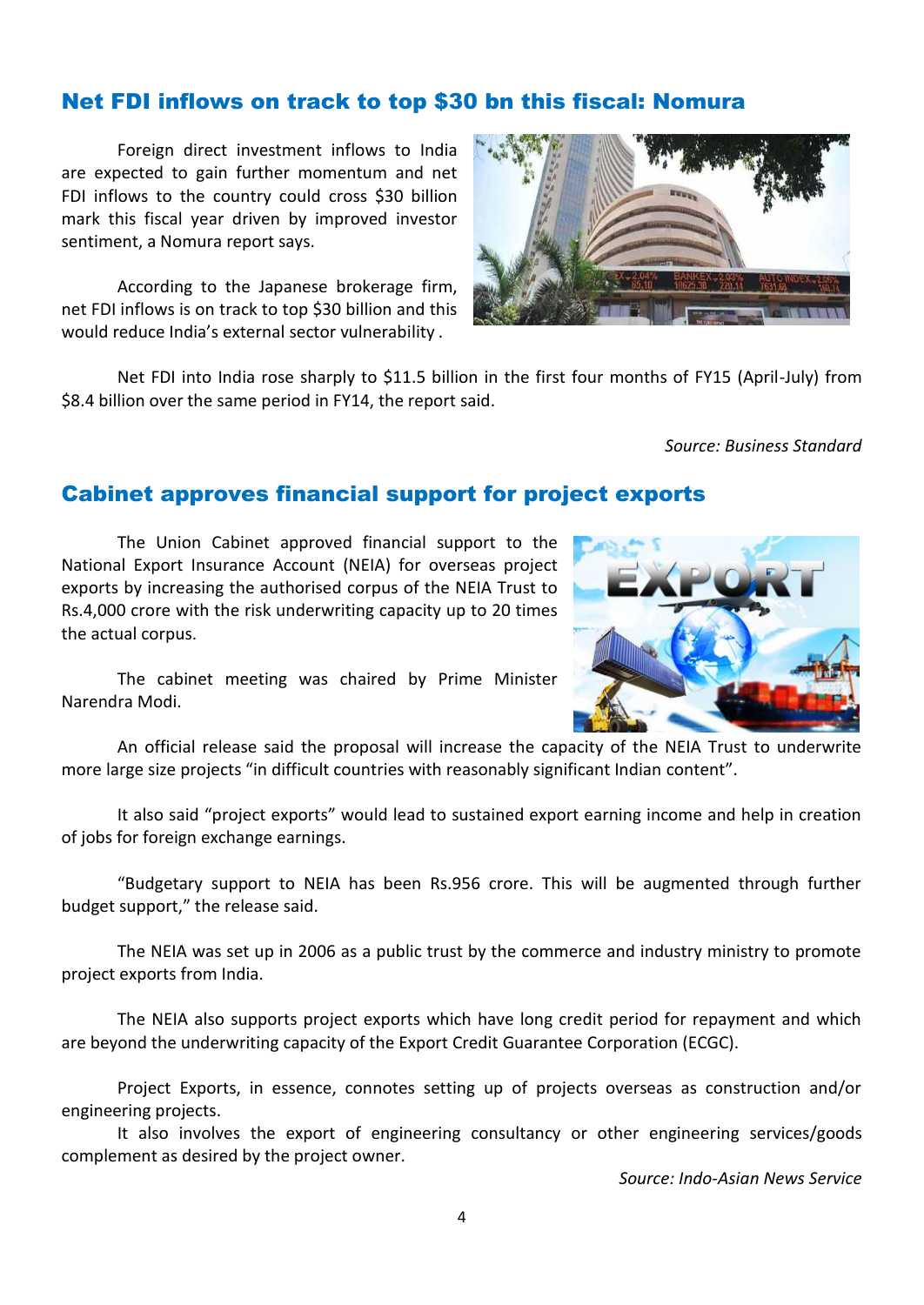# Government targets \$340 bn exports this fiscal

The new Foreign Trade Policy (FTPs) that will effective from 2014-2019 is going to be "different" from the previous ones, minister of state (independent charge) for commerce and industry Nirmala Sitharaman said today.

The government has set a target of achieving total exports worth \$500 billion in this fiscal, with merchandise and services exports reaching \$340 billion and \$160 billion respectively.



Source: Business Standard

#### Indian auto industry can touch \$300 bn mark by 2026

Revenues of the Indian auto industry can rise 5-fold to hit the \$300 billion mark, and volumes can log in over 3-fold increase to around 76 million units by 2026, according to a report.

It is estimated that the Indian auto industry will grow to 75.8 million units by FY 2026 as compared to 21.5 million units in FY14.



Source: Press Trust of India

# South Africa shows interest in India's agriculture, food processing sectors

Aiming to boost bilateral trade between the two countries, South Africa evinced interest in food processing and agriculture sectors in India.

In the first ever 'South Africa Week', the country showcased the technologies related to food processing and agriculture sector.

The weeklong seminar commenced in Mumbai from September 9-10, 2014 and then moved to Gurgaon on September 11-12, 2014. *Source: Press Trust of India*

#### India's drug industry to touch \$48 billion by 2018

India's drugs and pharmaceuticals industry is likely to post total sales of Rs.2.91 trillion (\$47.88 billion) by 2018, with an average yearly growth of at least 14%, aided by a rapidly growing domestic market and the newly emerging export opportunity as patents of at least a dozen blockbuster drugs in the US expire in the next three years.



Source: Mint

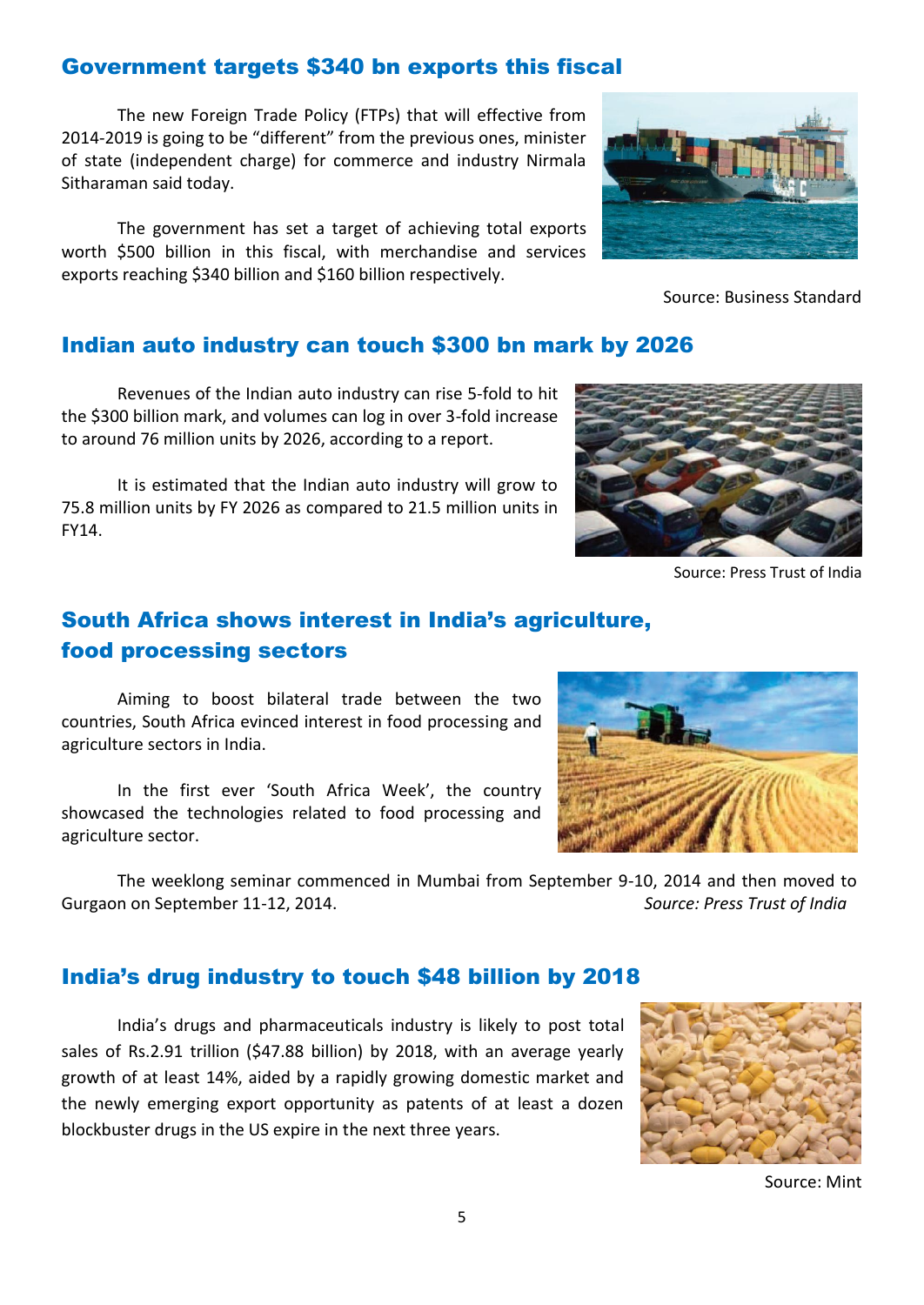# FICCI projects economy will grow at 5.6

India's GDP will grow at 5.6 percent during 2014-15 and economic activity is expected to continue with this momentum in the second half of the current fiscal, FICCI said on September 14.

"The new government guided by the objective of restoring growth and governance has given very positive policy signals in its first 100 days. We see the confidence amongst investors slowly returning and hope that

going ahead, the momentum on implementation front will build up," said the Federation of Indian Chambers of Commerce and Industry's (FICCI) latest Economic Outlook Survey.

*Source: Indo-Asian News Service*

# India has potential to become knowledge based economy: ADB

India has the potential to become a leading knowledge based economy with its youth population and growing information technology though it should overcome some barriers in this regard, Manila based funding agency Asian Development Bank (ADB) said in a report released on September 13.

"India, with its youthful population and thriving information and communication technology (ICT) industry, can become a leading knowledge-driven economy as long as regulatory, education, and infrastructure barriers are overcome," ADB said in its report 'Innovative Asia : Advancing the Knowledge-Based Economy'.

The report said pro-poor technologies, growing investment in ICT, advantage in audio-visual services as an outsourcing hub for animation and other skill-intensive industries are few of the promising areas for India.

*Source: Press Trust of India*

# India expecting big announcements from Xi's visit: Sitharaman

India is expecting significant announcements from China in the area of bilateral business during the forthcoming visit of Chinese President Xi Jinping in New Delhi this month, Commerce and industry Minister Nirmala Sitharaman said.

She also said she expects China to invest in setting up manufacturing units in the country to bridge the widening trade deficit and create jobs in the country.





Asian Development Bank

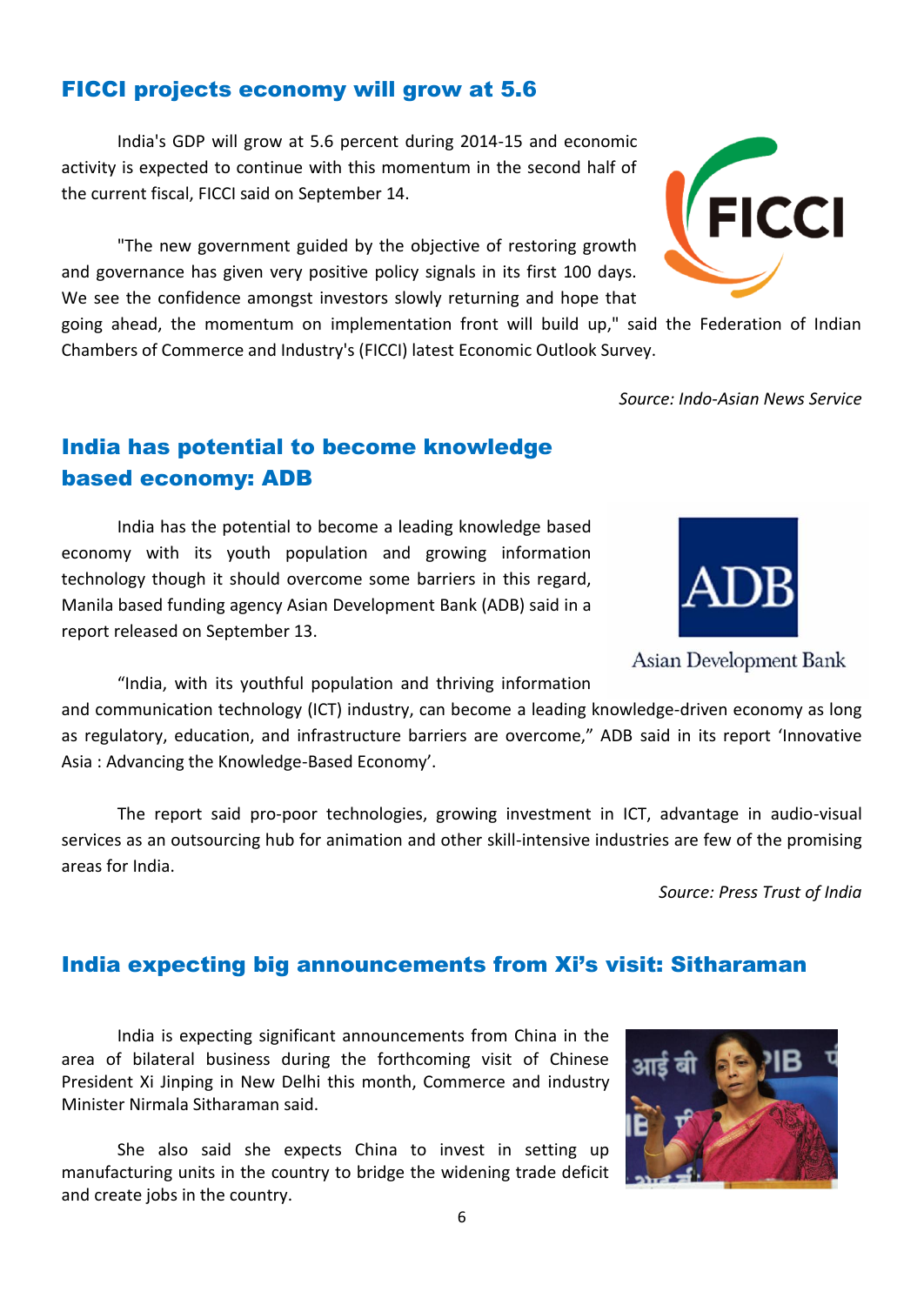The MoU on Cooperation on Industrial Parks India is expected to facilitate more Chinese investment in India and help bridge the ballooning trade deficit, which stands at \$35 billion a year. The bilateral trade totalled \$65.47 billion last year.

*Source: Indo-Asian News Service*

# Modi-Xi talks set agenda to further India-China economic ties

Prime Minister Narendra Modi, after his talks with President Xi Jinping on September 18 said a new chapter in India-China economic ties has opened with Beijing assuring greater access for Indian goods and capital while also committing an investment of \$20-billion over the next five years.

With economic relations on top of the agenda for the talks between the two leaders, the prime minister said he was particularly happy that China had agreed for the setting up of two industrial parks in India and look into how the issue of trade deficit can be addressed.

India-China bilateral merchandise trade stood at \$65.88 billion in 2013. While India's exports to China were valued at \$14.50 billion, its imports were much larger at \$51.37 billion, resulting in a large trade deficit.

*Source: Indo-Asian News Service*

# India will always stand by Vietnam: President

India has always stood by Vietnam and will continue to do so, President Pranab Mukherjee said on September 17, and expressed confidence their strategic partnership will steadily augment and they will provide stability and growth to the region and the world. The president, reading out a statement on his state visit to Vietnam, said he was "greatly moved" by his experiences during his stay.

"The people of India, irrespective of differences in political conviction or affiliation remain strong votaries of friendship with Vietnam,"

Mukherjee said he was certain that as "two of the fastest growing economies of Asia", they will provide "stability and growth" to the region and the world.

*Source: Indo-Asian News Service*



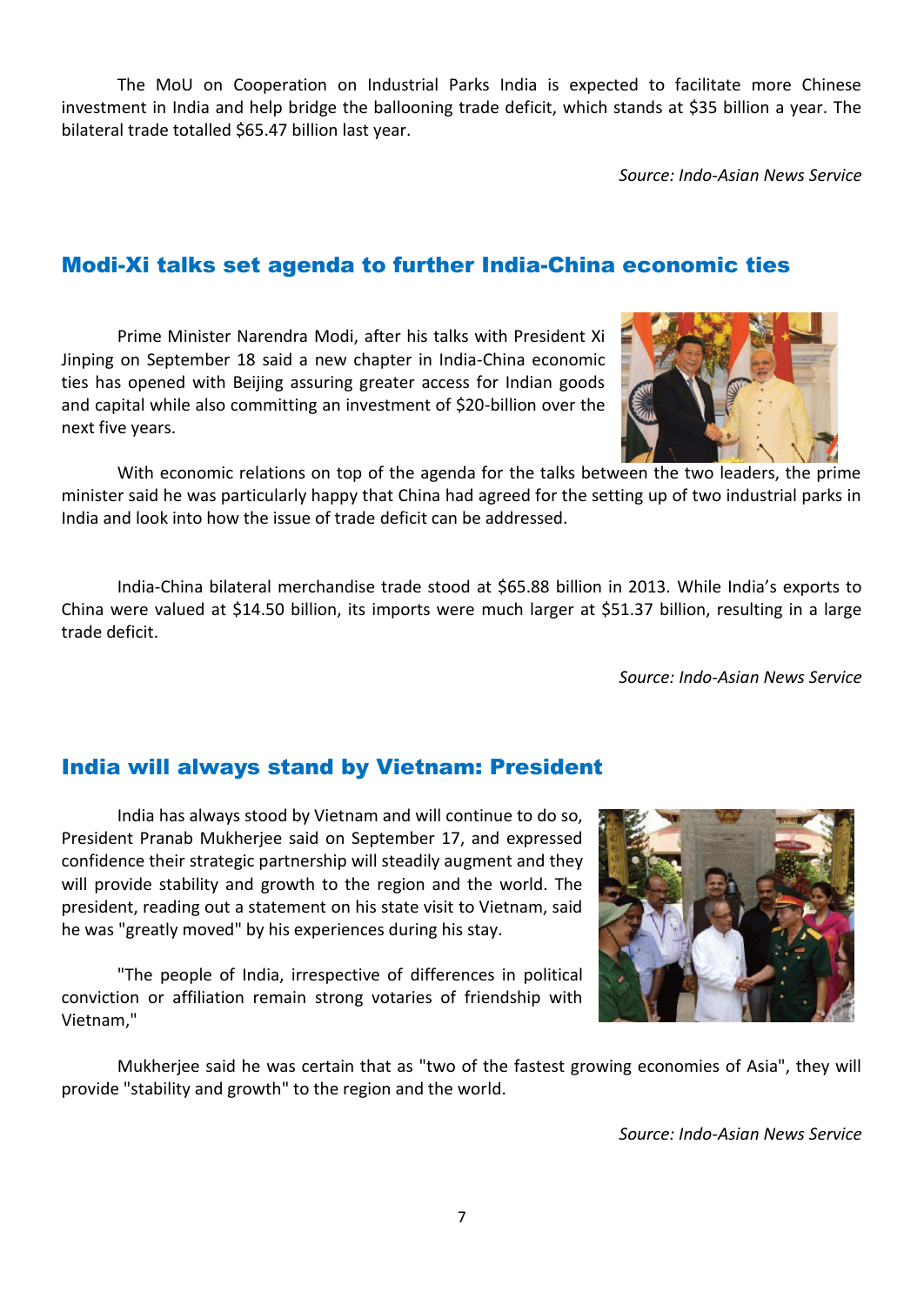#### Modi calls for greater cooperation with Bangladesh in energy

Prime Minister Narendra Modi on September 19 called for greater cooperation between India and Bangladesh in the areas of energy, power, infrastructure and tourism.

As visiting Bangladesh Foreign Minister Abul Hassan Mahmood Ali called on him, Modi reiterated India's resolve to continue extending full support to efforts of Bangladesh for its socio-economic development.



*Source: Indo-Asian News Service*

#### Road sector set for big changes in 2 years: Gadkari

In a bid to boost infrastructure development, the government plans to build 30 km of roads a day, remove hurdles facing Rs 1.5 lakh crore projects and bring a new Motor Vehicles bill, Road Transport and Highways Minister Nitin Gadkari said.



*Source: Press Trust of India*

# Govt to help MSMEs access bank loans at cheaper rates: Mishra

The MSME Ministry is in talks with public sector banks to extend loans to micro, small and medium enterprises at base rate to help the sector access vast capital from financial institutions at lower costs, Union Minister Kalraj Mishra said.

Besides, he said the government plans to open 500 districtlevel incubation centres across the country to train youth to become

entrepreneurs and revitalise the micro, small and medium enterprises (MSME) sector.



*Source: Press Trust of India*

#### Inflation dips to near 5-year low

Wholesale price inflation tumbled to an almost five-year low of 3.74% in August as food items witnessed moderate increases and petrol turned cheaper, showed official data on September 15.

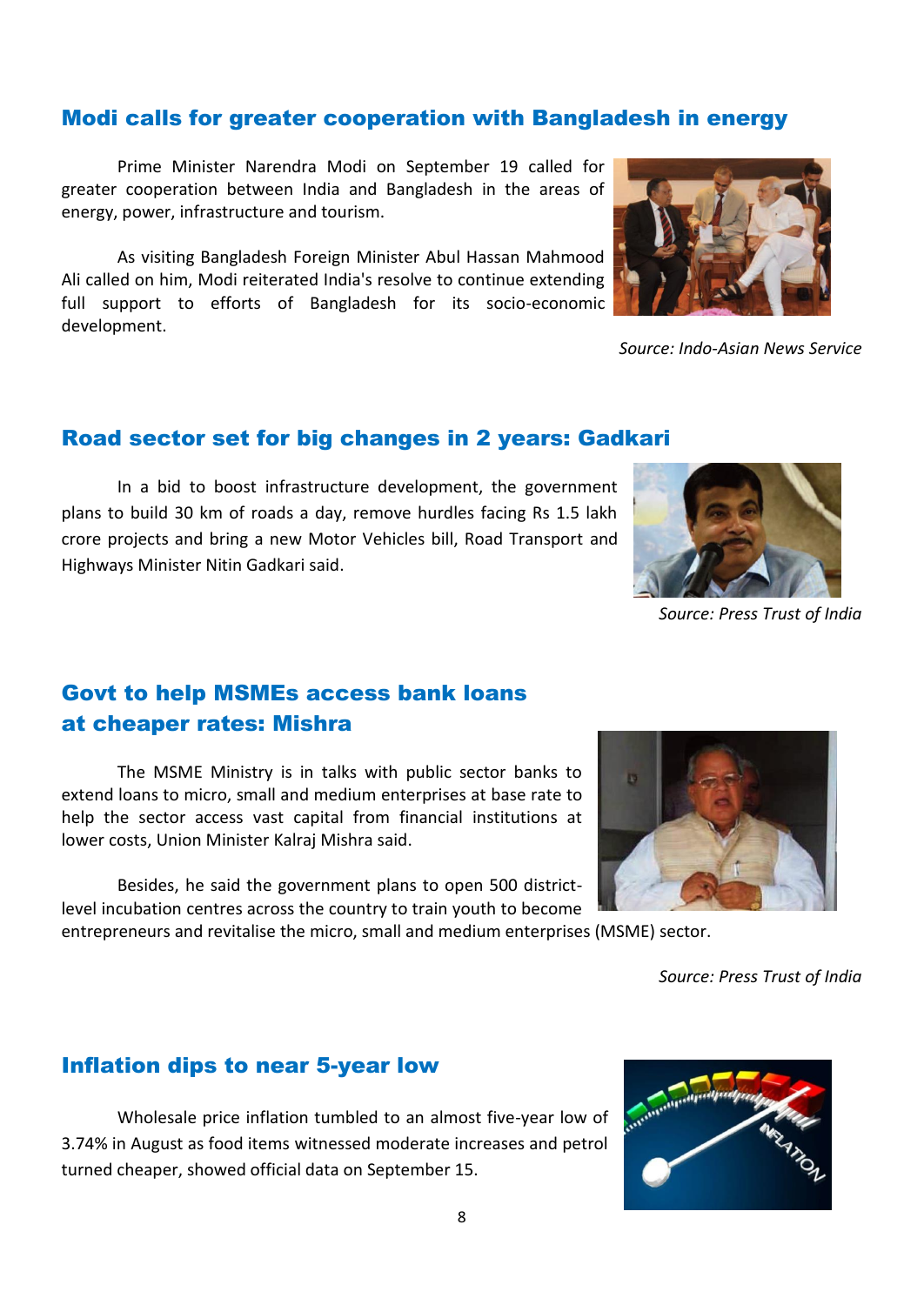Retail inflation eased to 7.8% in August against 7.96% in July, but was still higher than the record low of 7.46% in May. The government also revised up the headline WPI inflation for June to 5.66% from 5.43% announced earlier.

*Source: The Financial Express*

# India's GDP to rebound to over 7% in 2-3 years: Mayaram

India is following economic growth inducing policies and is confident that the GDP will rebound to over 7% in 2-3 years, Finance Secretary Arvind Mayaram said while emphasising that business confidence is back.

Making an intervention during the G20 Deputies Meeting, Mayaram said the Indian Government announced a slew of policy reforms and Budget reflected this in full measure.

"From 4.7% growth in the last fiscal, the Indian economy grew by 5.7% in Q1 of the current financial year 2014-15. Business confidence is back and even though still tentative, growth in industrial sector, specially manufacturing, is showing an uptick.

"We are confident that by pursuing growth inducing policies, the Government would contribute fully to going back to a +7% growth within two to three years," he said.

*Source: Press Trust of India*

**OBAMA-MODI MEET TO FOCUS ON ECONOMIC TIES** 

# Modi to meet Obama on Sept 29 to expand US-India partnership

Prime Minister Narendra Modi will meet President Barack Obama at the White House on September 29-30 during which the two leaders would discuss a wide range of issues of mutual interest to expand and deepen the US-India strategic partnership.

The fact that the meeting will be spread over two days reflects the importance the US attaches to bilateral ties, a top official said.

"They will discuss ways to accelerate economic growth, bolster security cooperation, and collaborate in activities that bring long-term benefits to both countries and the world," he said.

*Source: Business Line*